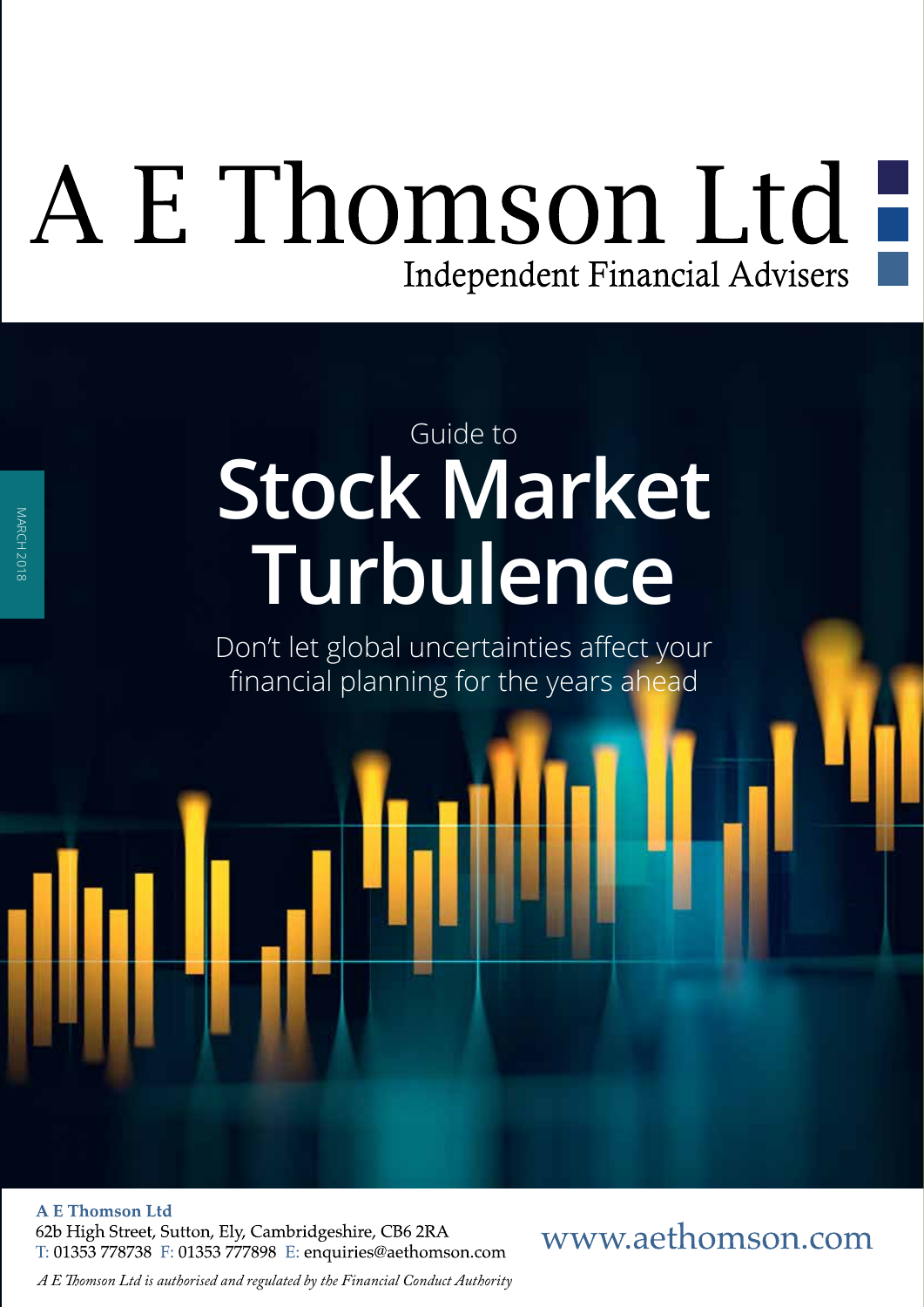# **Guide to Stock Market Turbulence**

### Don't let global uncertainties affect your financial planning for the years ahead

The overall direction of developed stock markets is a relentless and continual rise in value over the very long term, punctuated by falls. It's important not to let global uncertainties affect your financial planning for the years ahead. Individuals who stop their investment planning, particularly during market downturns, can often miss out on opportunities to invest at lower prices.

**Solution** states a longer-term view. It's important to stick to your strategy and keep moving ahead consistently by spreading risk and growing your uch volatility is less frightening if you take a longer-term view. It's important to stick to your strategy and keep moving ahead wealth. It's volatility in stock markets that make investors nervous. However, on the fipside, not all volatility is bad: without volatility, stock prices would never rise.

#### **Higher infation and faster interest rate rises**

At the time of writing this guide in February, markets had reacted to the signs of faster wage growth and a strengthening US economy that may lead to higher infation and faster interest rate rises. The global sell-off began following a solid US jobs report that fuelled expectations that the Federal Reserve would need to raise interest rates faster than expected because of the strength of the economy. That concern prompted the pullback from stocks.

The Bank of England seemed to offer support for the view that rates in general are on an upward path with a strengthening UK economy, meaning interest rates are likely to rise sooner than the markets were expecting.

#### **More attractive investment alternatives**

A government budget proposal announced by US lawmakers to raise spending caps could also fan infationary pressures. Rising US bond yields are another possible signal of higher rates to come, which could impact on corporate profts and curb economic activity. But at the same time, higher interest rates can make investment alternatives to stocks, such as bonds, more attractive.

In practice, everyone's investment goals are diferent. By deciding on your long-term fnancial priorities – whether it's funding your children's education or saving enough to be

able to retire early – you can avoid being blown off course by short-term events.

#### **Investors should focus on long-term horizons**

Trying to second-guess the impact of events such as Brexit or the recent stock market correction – or even attempting to make a bet on them - rarely pays off. Instead, investors who focus on long-term horizons – at least fve to ten years – have historically fared much better.

Sensible diversification - owning a mix of assets, including shares, bonds and alternative investment such as property – can help protect investors over the long term. When one area of a portfolio underperforms, another part should provide important protection – and it's never too early or too late to start taking this considered and strategic approach.

#### **Protecting your investment portfolio – what you need to consider**

#### **Media frenzy**

Volatility, risk and market declines are a normal part of the investing cycle, but the media likes drama. Reports will use words that make these market fuctuations sound alarming, so be cautious about reacting to the unnerving 24/7 news cycle.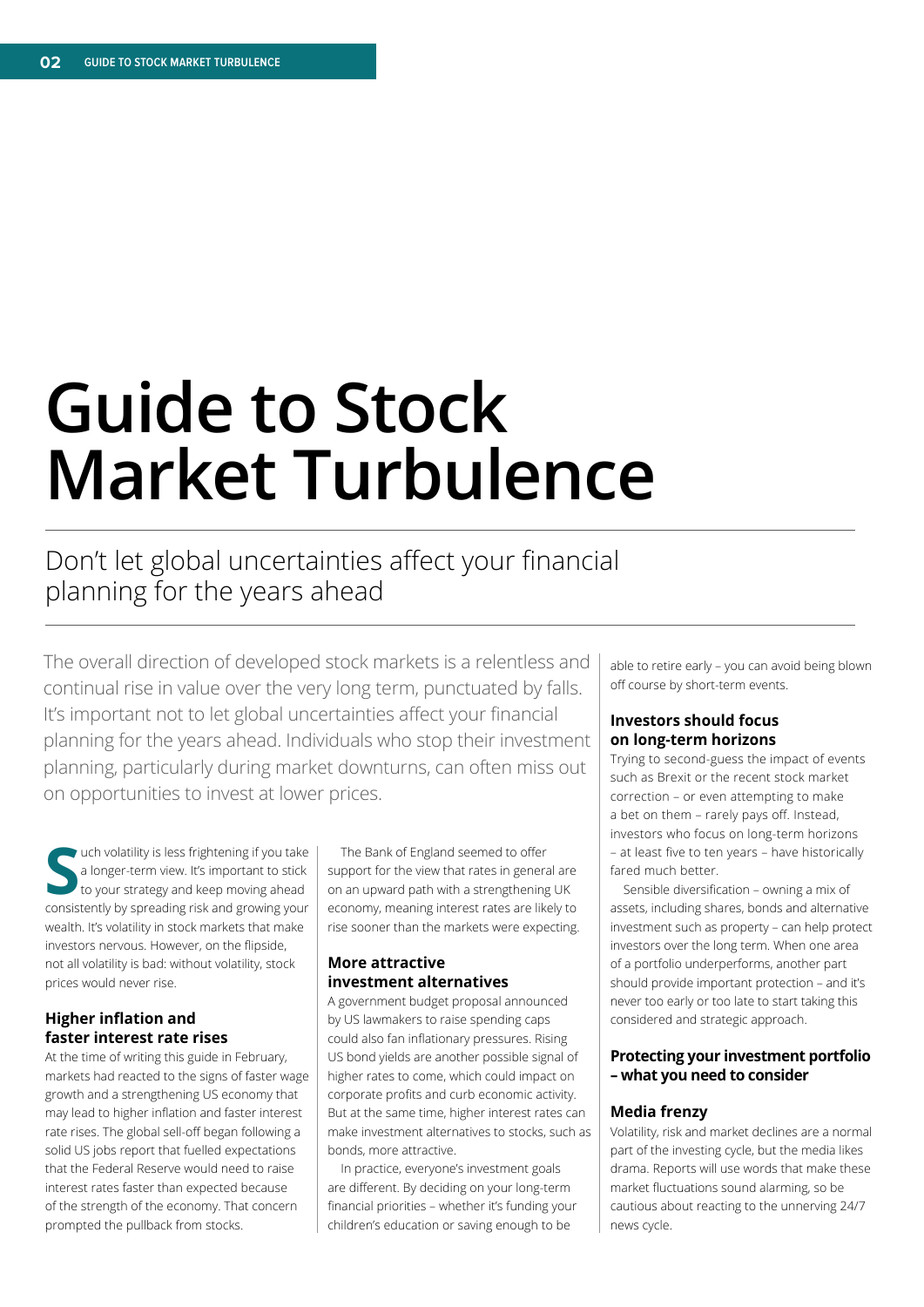#### **Stay strategic**

If you have a well-diversifed portfolio, then it's more important than ever to stay the course. You have a strategy in place that reflects your risk tolerance and timeline, so stay committed. However, if you reacted and sold in a previous market decline or have not implemented a strategic asset allocation, then now is the time to have a discussion about your investment options.

#### **Stay calm**

Be aware of the psychological afect this type of volatility has on you as an investor, and resist the urge to be reactive. The recent decline was expected and is coming after fnancial markets as a whole have experienced a historic bull phase for close to ten years now.

#### **Stay focused**

No one knows how severe any market turbulence will be or what the market will do next. It could be over quickly or linger for a while. But no matter what lies ahead, proper diversifcation and perseverance over the long term are what's most important.  $\blacksquare$ 

#### **It's about achieving a good balance**

There are many ways that you can invest, and while we all want our money to grow, it's important to think about the level of risk you might be willing to take with your hard-earned money. It's about achieving a good balance. To discuss your future investment objectives or review your current portfolio, please contact us.

INFORMATION IS BASED ON OUR CURRENT UNDERSTANDING OF TAXATION LEGISLATION AND REGULATIONS. ANY LEVELS AND BASES OF, AND RELIEFS FROM, TAXATION ARE SUBJECT TO CHANGE.

THE VALUE OF INVESTMENTS AND INCOME FROM THEM MAY GO DOWN. YOU MAY NOT GET BACK THE ORIGINAL AMOUNT INVESTED.

> PAST PERFORMANCE IS NOT A RELIABLE INDICATOR OF FUTURE PERFORMANCE.

**If you have a well-diversifed portfolio, then it's more important than ever to stay the course. You have a strategy in place that refects your risk tolerance and timeline, so stay committed.**